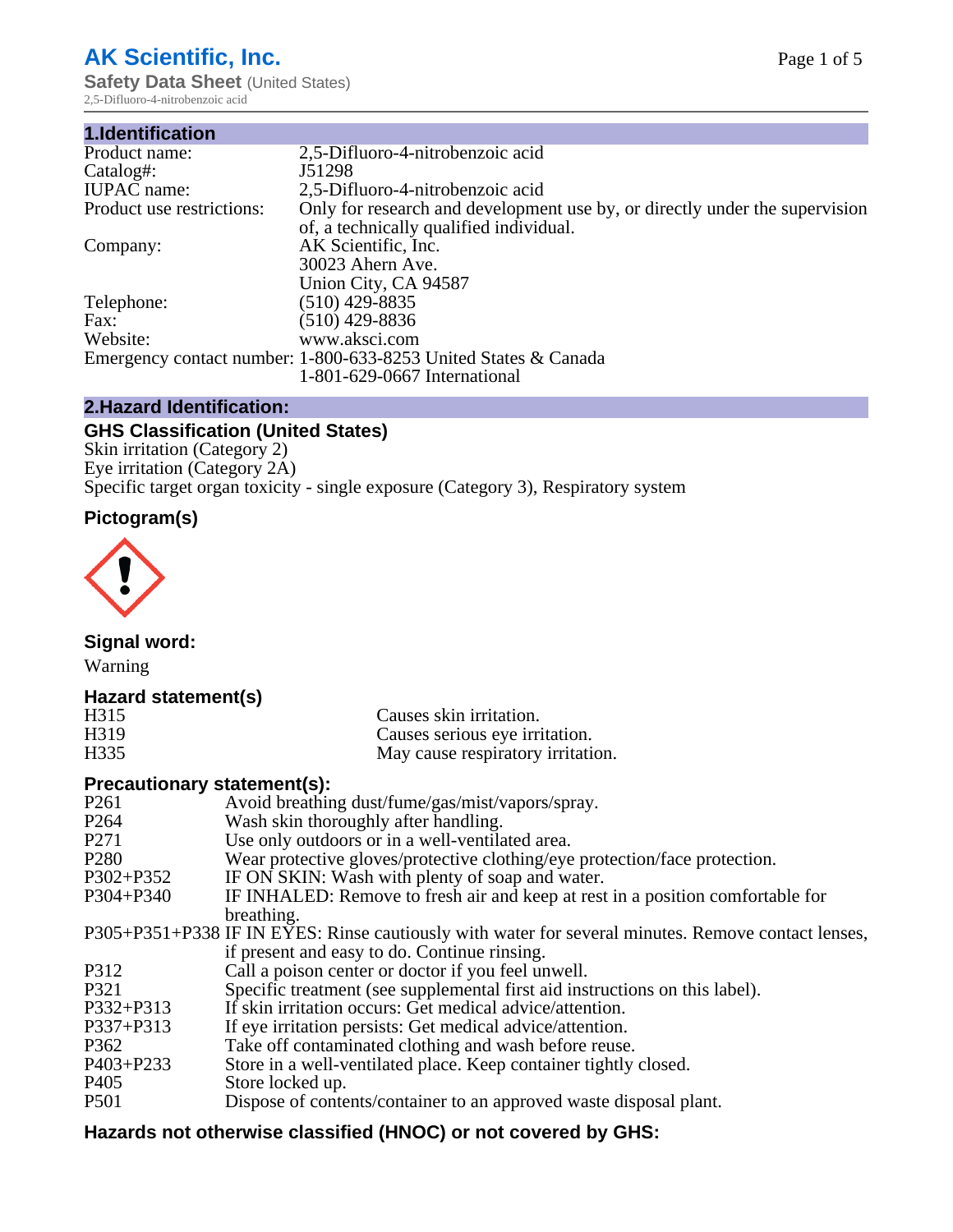#### None

## **3.Composition/Information on Ingredients**

Purity: 95%<br>EC: Not a

Synonyms: Not available. CAS#: 116465-48-6 Not available.

## **4. First Aid Measures**

**General Information:** Immediately remove any clothing contaminated by the product. Move out of dangerous area. Consult a physician and show this safety data sheet.

**Inhalation:** Move person to fresh air. If not breathing, give artificial respiration. If breathing is difficult, give oxygen. Obtain medical aid.

**Skin contact:** Immediately flush skin with running water for at least 15 minutes while removing contaminated clothing and shoes. Wash clothing before reuse. Obtain medical aid immediately. **Eye contact:** Immediately flush open eyes with running water for at least 15 minutes. Obtain medical aid immediately.

**Ingestion:** Do NOT induce vomiting without medical advice. Rinse mouth with water. Never administer anything by mouth to an unconscious person. Obtain medical aid immediately.

**Most important symptoms and effects, both acute and delayed:** No further information available. Please see sections 2 and 11.

**Indication of any immediate medical attention and special treatment needed:** No further information available.

## **5. Fire Fighting Measures**

**Suitable extinguishing media:** Use water spray, dry chemical, carbon dioxide, or chemical foam. **Specific hazards arising from the chemical:** Carbon oxides, Hydrogen fluoride, Nitrogen oxides. **Advice for firefighters:** As in any fire, wear a NIOSH-approved or equivalent, pressure-demand, self-contained breathing apparatus and full protective gear. During a fire, irritating and highly toxic gases may be generated by thermal decomposition or combustion.

## **6. Accidental Release Measures**

**Personal precautions, protective equipment and emergency procedures:** Wear protective equipment and keep unprotected personnel away. Ensure adequate ventilation. Remove all sources of ignition. Prevent further leak or spill if safe to do so. For personal protective equipment, please refer to section 8.

**Environmental precautions:** Do not let product enter drains, other waterways, or soil.

**Methods and materials for containment and cleaning up:** Prevent further leak or spill if safe to do so. Vacuum, sweep up, or absorb with inert material and place into a suitable disposal container. Consult local regulations for disposal. See section 13 for further disposal information.

## **7. Handling and Storage**

**Precautions for safe handling:** Avoid contact with skin, eyes, and personal clothing. Wash hands thoroughly after handling. Avoid breathing fumes. Use only with adequate ventilation. Wear suitable protective clothing, gloves, and eye/face protection. Keep away from sources of ignition. Minimize dust generation and accumulation. Keep container tightly closed. Open and handle container with care. Do not eat, drink, or smoke while handling.

**Conditions for safe storage, including any incompatibilities:** Store in a tightly-closed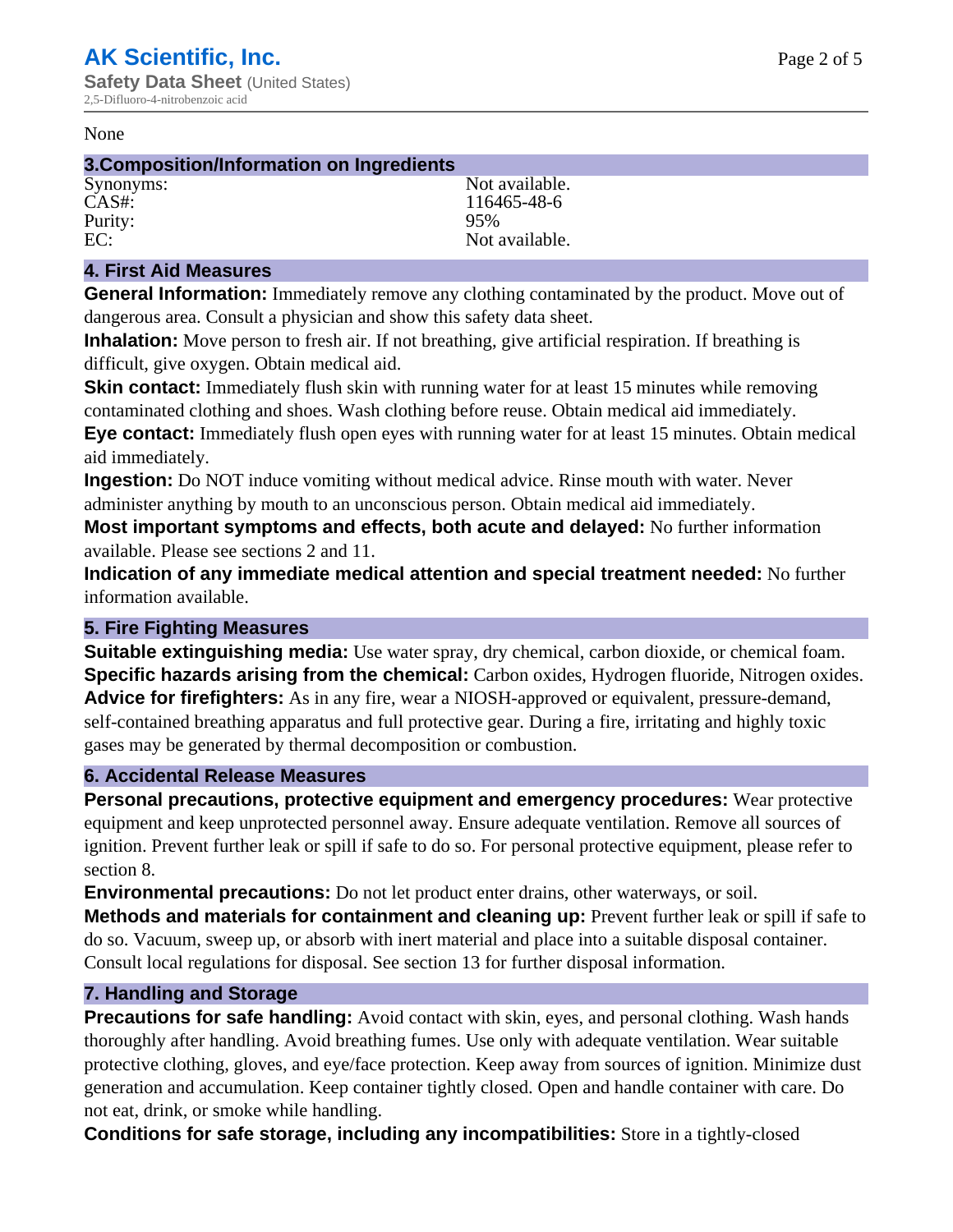container when not in use. Store in a cool, dry, well-ventilated area away from incompatible substances. Keep away from sources of ignition.

## **8. Exposure Controls/Personal Protection**

## **Exposure limits:**

| <b>OSHA PEL:</b>  | Not available. |
|-------------------|----------------|
| NIOSH REL:        | Not available. |
| <b>ACGIH TLV:</b> | Not available. |

**Appropriate engineering controls:** Avoid contact with skin, eyes, and clothing. Wash hands before breaks and immediately after handling the product. Facilities storing or utilizing this material should be equipped with an eyewash fountain. Use adequate general and local exhaust ventilation to keep airborne concentrations low.

#### **Personal protection**

| Eyes:        | Based on an evaluation of the eye or face hazards present, wear chemical splash-resistant<br>safety glasses or goggles with side protection. A face shield may be appropriate in some |  |  |
|--------------|---------------------------------------------------------------------------------------------------------------------------------------------------------------------------------------|--|--|
|              | workplaces. Use eyewear tested and approved under appropriate government standards<br>such as OSHA 29 CFR 1910.133 or EU EN166.                                                       |  |  |
| Hands:       | Wear gloves selected based on an evaluation of the possible hazards to hands and skin,                                                                                                |  |  |
|              | the duration of use, the physical conditions of the workplace, and the chemical resistance                                                                                            |  |  |
|              | and physical properties of the glove material.                                                                                                                                        |  |  |
|              | Skin and body: Protective clothing must be selected based on the hazards present in the workplace, the                                                                                |  |  |
|              | physical environment, the duration of exposure, and other factors. No fabric can provide                                                                                              |  |  |
|              | protection against all potential hazards; therefore it is important to select the appropriate                                                                                         |  |  |
|              | protective clothing for each specific hazard. At the minimum, wear a laboratory coat and                                                                                              |  |  |
|              | close-toed footwear.                                                                                                                                                                  |  |  |
| Respiratory: | Respirators are not a substitute for accepted engineering control measures such as<br>enclosure or confinement of the operation, general and local ventilation, and substitution      |  |  |
|              | of less toxic materials. When respiratory personal protective equipment is appropriate                                                                                                |  |  |
|              |                                                                                                                                                                                       |  |  |
|              | based on an assessment of respiratory hazards in the workplace, use a NIOSH- or                                                                                                       |  |  |
|              | CEN-certified respirator.                                                                                                                                                             |  |  |

| 9. Physical and Chemical Properties |                       |  |  |
|-------------------------------------|-----------------------|--|--|
| <b>Physical State:</b>              | Off white powder      |  |  |
| Molecular Formula:                  | C7H3F2NO4             |  |  |
| Molecular Weight:                   | 203.1                 |  |  |
| Odor:                               | Not available.        |  |  |
| pH:                                 | Not available.        |  |  |
| <b>Boiling Point Range:</b>         | Not available.        |  |  |
| Freezing/Melting Point:             | $147 - 148$ °C        |  |  |
| <b>Flash Point:</b>                 | Not available.        |  |  |
| <b>Evaporation Rate:</b>            | Not available.        |  |  |
| Flammability(solid,gas):            | Please see section 2. |  |  |
| <b>Explosive limits:</b>            | Not available.        |  |  |
| Vapor Pressure:                     | Not available.        |  |  |
| Vapor Density:                      | Not available.        |  |  |
| Solubility:                         | Not available.        |  |  |
| <b>Relative Density:</b>            | Not available.        |  |  |
| Refractive Index:                   | Not available.        |  |  |
| Volatility:                         | Not available.        |  |  |
| <b>Auto-ignition Temperature:</b>   | Not available.        |  |  |
| <b>Decomposition Temperature:</b>   | Not available.        |  |  |
| <b>Partition Coefficient:</b>       | Not available.        |  |  |

# **10. Stability and Reactivity**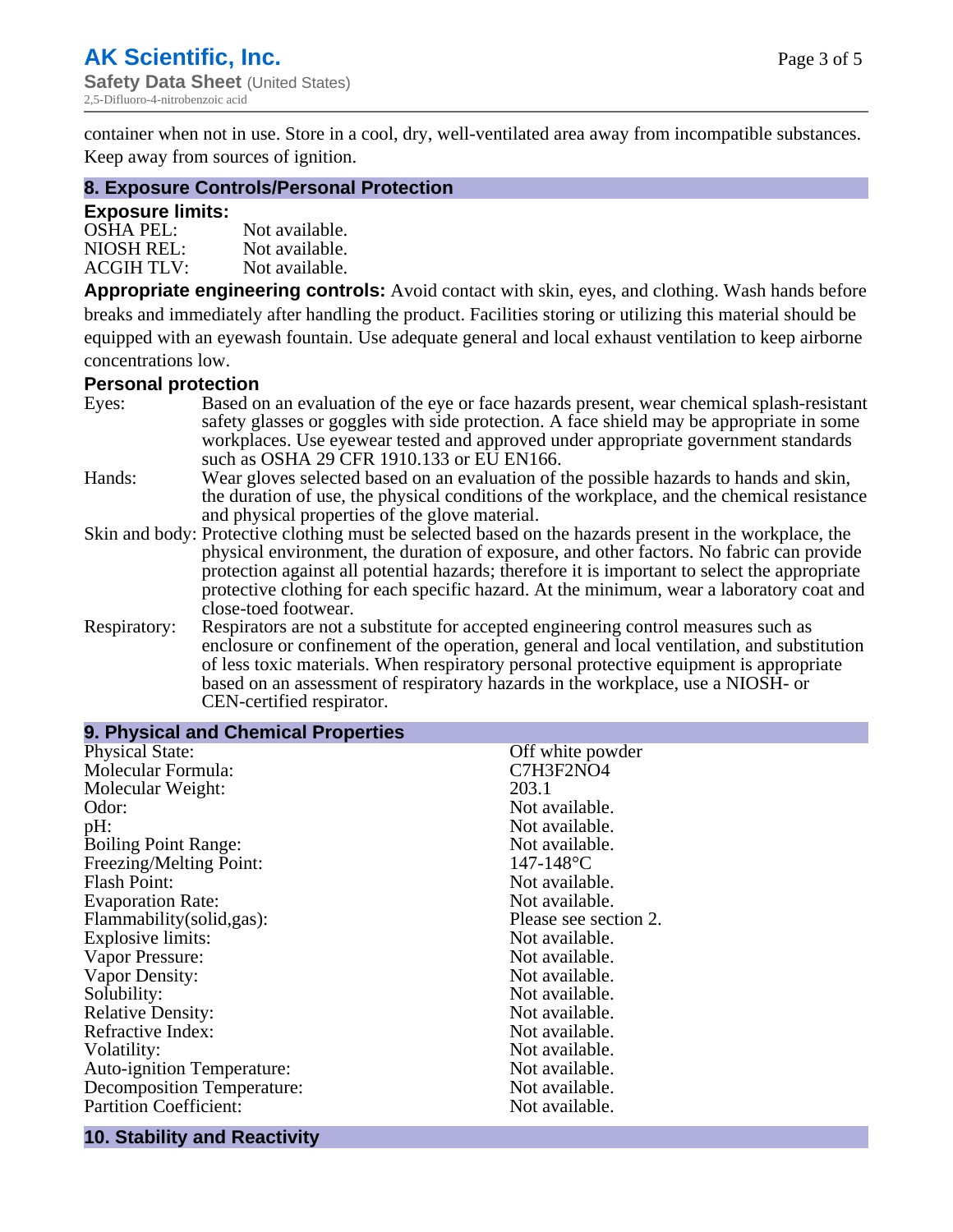| Not available.                                       |
|------------------------------------------------------|
| Stable under recommended temperatures and pressures. |
| Not available.                                       |
| Dust generation.                                     |
| Strong oxidizing agents.                             |
| Carbon oxides, Hydrogen fluoride, Nitrogen oxides.   |
|                                                      |

## **11. Toxicological Information**

| RTECS#                                         | Not available.                                      |
|------------------------------------------------|-----------------------------------------------------|
| Acute toxicity:                                | Not available.                                      |
| Routes of exposure:                            | Inhalation, eye contact, skin contact, ingestion.   |
| Symptoms related to the physical, chemical and | Skin contact may result in inflammation             |
| toxicological characteristics:                 | characterized by itching, scaling, reddening,       |
|                                                | blistering, pain or dryness. Eye contact may result |
|                                                | in redness, pain or severe eye damage. Inhalation   |
|                                                | may cause irritation of the lungs and respiratory   |
|                                                | system. Overexposure may result in serious illness  |

or death.

## **Carcinogenicity**

| IARC: | Not classified.                                                                                       |
|-------|-------------------------------------------------------------------------------------------------------|
| NTP:  | Not listed.                                                                                           |
| OSHA: | Not listed.                                                                                           |
|       | Acute toxic effects: Inflammation of the eye is characterized by redness, watering, and itching. Skin |
|       | inflammation is characterized by itching, scaling, reddening, or, occasionally,                       |
|       | blistering.                                                                                           |

| <b>12. Ecological Information</b> |                |
|-----------------------------------|----------------|
| Ecotoxicity:                      | Not available. |
| Persistence and degradability:    | Not available. |
| Bioaccumulative potential:        | Not available. |
| Mobility in soil:                 | Not available. |
| Other adverse effects:            | Not available. |

## **13. Disposal Considerations**

Disposal of waste: Chemical waste generators must determine whether a discarded chemical is classified as hazardous waste. US EPA guidelines for the classification determination are listed in 40 CFR 261.3. Additionally, waste generators must consult state and local hazardous waste regulations to ensure complete and accurate classification. Observe all federal, state and local regulations when disposing of the substance.

Disposal of packaging: Do not reuse containers. Dispose of as unused product.

| <b>14. Transportation Information</b> |                |
|---------------------------------------|----------------|
| <b>DOT (United States)</b>            |                |
| UN number:                            | Not hazmat     |
| Proper shipping name:                 | Not available. |
| Transport hazard class:               | Not available. |
| Packing group:                        | Not available. |
| <b>IATA</b>                           |                |
| <b>UN Number:</b>                     | Not DG         |
| Proper shipping name:                 | Not available. |
| Transport hazard class:               | Not available. |
| Packing group:                        | Not available. |